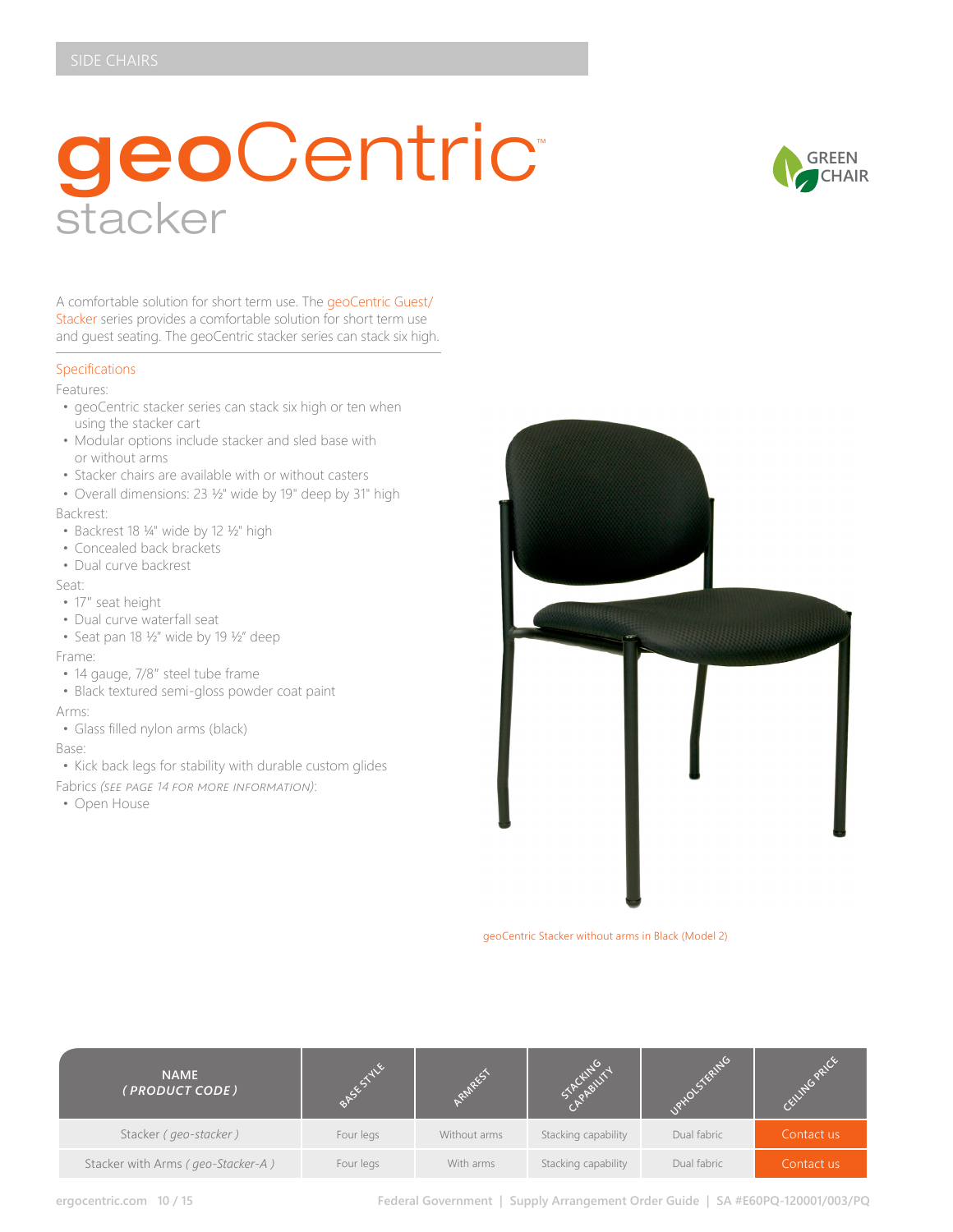# iCentric™ stacker



The iCentric Stacker Series offer superior comfort for waiting areas or wherever guests require a comfortable seat. Backed by a 10 year warranty, the iCentric Stacker chairs are available with or without arms and are stackable. For easy storage the iCentric Stacker can stack six units high.

## Specifications

Backrest:

- 19" wide x 15.5" high
- Dual curve backrest

Seat:

- 18.5" wide x 19.5" deep
- Dual curve waterfall seat

Frame & glides:

• 14 gauge, %" steel tube

• Kick back legs for stability with custom glides

- Fabrics *(see page 14 for more information)*:
- Open House



iCentric Stacker with Arms (Model 2)